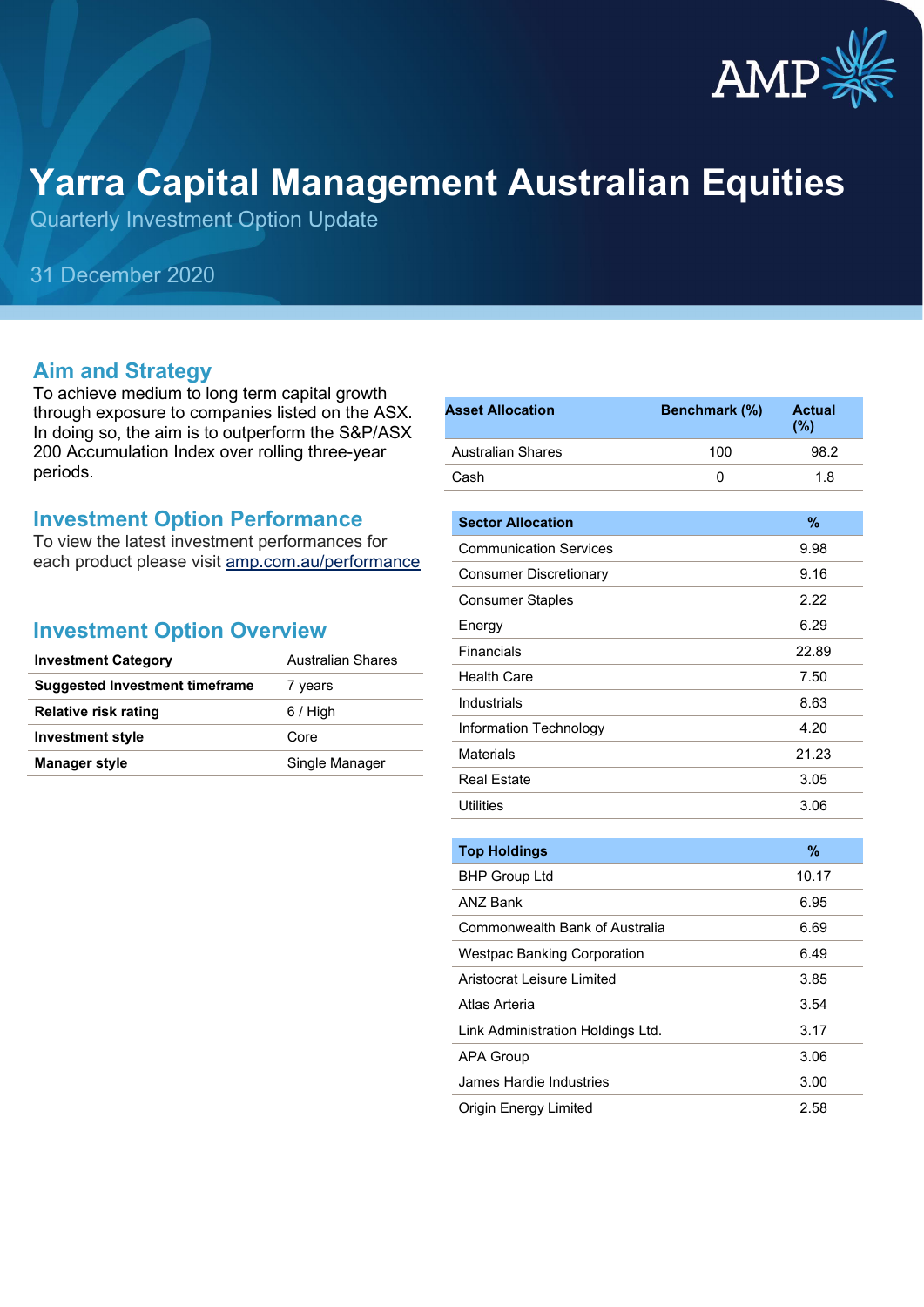#### **Investment Option Commentary**

The portfolio modestly underperformed its benchmark during the December quarter. Its underweight to more defensive sectors and stocks, including Gold (-14%), Health Care (-1%) and Consumer Staples (-4%), supported excess returns. However, this was more than offset by positioning in Financials (+23%), the underweight to Retailing (+13%) and the overweight to Utilities (-5%). At a stock level the top contributors were underweight CSL (-1%) and overweights Link Group (+49%) and ANZ Bank +34%), while the top detractors were overweight APA Group (-4%) and underweights National Australia Bank (+29%) and Fortescue Metals Group (+44%).

#### **Market Commentary**

Australian equities rose alongside global markets in the December 2020 quarter, driven by positive vaccine news, higher commodity prices and a decisive US election outcome.

The S&P/ASX 200 Accumulation Index returned 13.7% for the quarter, taking its 2020 return to +1.4%. The return was ahead of global equities, with the MSCI World Index and S&P500 returning +12.5% and +12.1% respectively. Markets surged globally after three major COVID-19 vaccine candidates were announced as highly effective in extensive trials, and after Joe Biden was declared the winner of the US Presidential Election.

Sectors which were hit hardest by COVID-19 rallied sharply. Energy (+26.3%) was the strongest performer as Brent Crude lifted 29% to \$US52 per barrel, led by Worley (WOR, +20.3%), Santos (STO, +28.5%), Woodside Petroleum (WPL, +29.4%) and Oil Search (OSH, +40.5%).

Elsewhere, iron ore majors BHP Group (BHP, +19.2%), Rio Tinto (RIO, +20.7%) and Fortescue Metals Group (FMG, +43.7%) supported the market as the iron ore price increased to >\$150 per tonne over supply disruptions and greater demand from China.

Other strong performers included the Banks (+28.0%), Retail REITs (+23.8%) and Media & Entertainment (+24.8%). Consumer Discretionary (+11.1%) also rallied, though it faded late in the quarter as border restrictions were reimposed across Australia in response to new COVID clusters.

Conversely, sectors which had proved resilient during the downturn – Gold (-14.0%), Utilities (-5.4%), Consumer Staples (+6.4%) and Health Care (-1.1%) – underperformed. At a stock level, the worst performers included Newcrest Mining (NCM, -17.5%), A2 Milk (A2M, -18.5%), AGL Energy (AGL, -12.3%) and Mesoblast (MSB, - 55.7%). Information Technology (+22.8%) was the exception, driven by Afterpay (APT, +47.5%) as the Buy-Now, Pay-Later market leader entered the S&P/ASX 20 Index.

#### **Outlook**

The recovery phase for the Australian economy is now well underway. Despite the concerning trends for new COVID-19 cases in the US and Western Europe as a new more contagious variant spreads, global economic data has continued to show solid improvement through Q3 and into Q4 2020. While it is reasonable to expect this positive data momentum will moderate as renewed lockdowns commence through Europe, Australia remains in a much stronger position despite recent clusters emerging from hotel quarantine failures. Economic recovery is occurring even faster than the Manager's relatively optimistic forecasts and economic growth now looks set to contract by less than 3% in 2020 before expanding by a forecast 5.5% in 2021.

The driving force of the recovery into 2021 will be consumption growth. The combination of the highest household saving ratio since the mid-1970s, in concert with resilient asset prices, declining unemployment, rising hours worked and improving consumer confidence is expected to underpin a 7.0% rise in consumption growth in 2021. Although concerns have persisted over fiscal fade via lapsing fiscal stimulus measures, their analysis has long suggested that the extension of some fiscal programs, the pull forward of income tax cuts and the recovery in labour income as furloughed workers return to work is sufficient to avoid a bout of fiscal fade weighing in household income growth.

The Manager sees significant value in certain sectors but believe others to be overvalued based on their earnings and cash flow expectations. They are most overweight stocks within the Communication Services, Energy and Consumer Discretionary sectors, and underweight Financials, Real Estate and Consumer Staples.